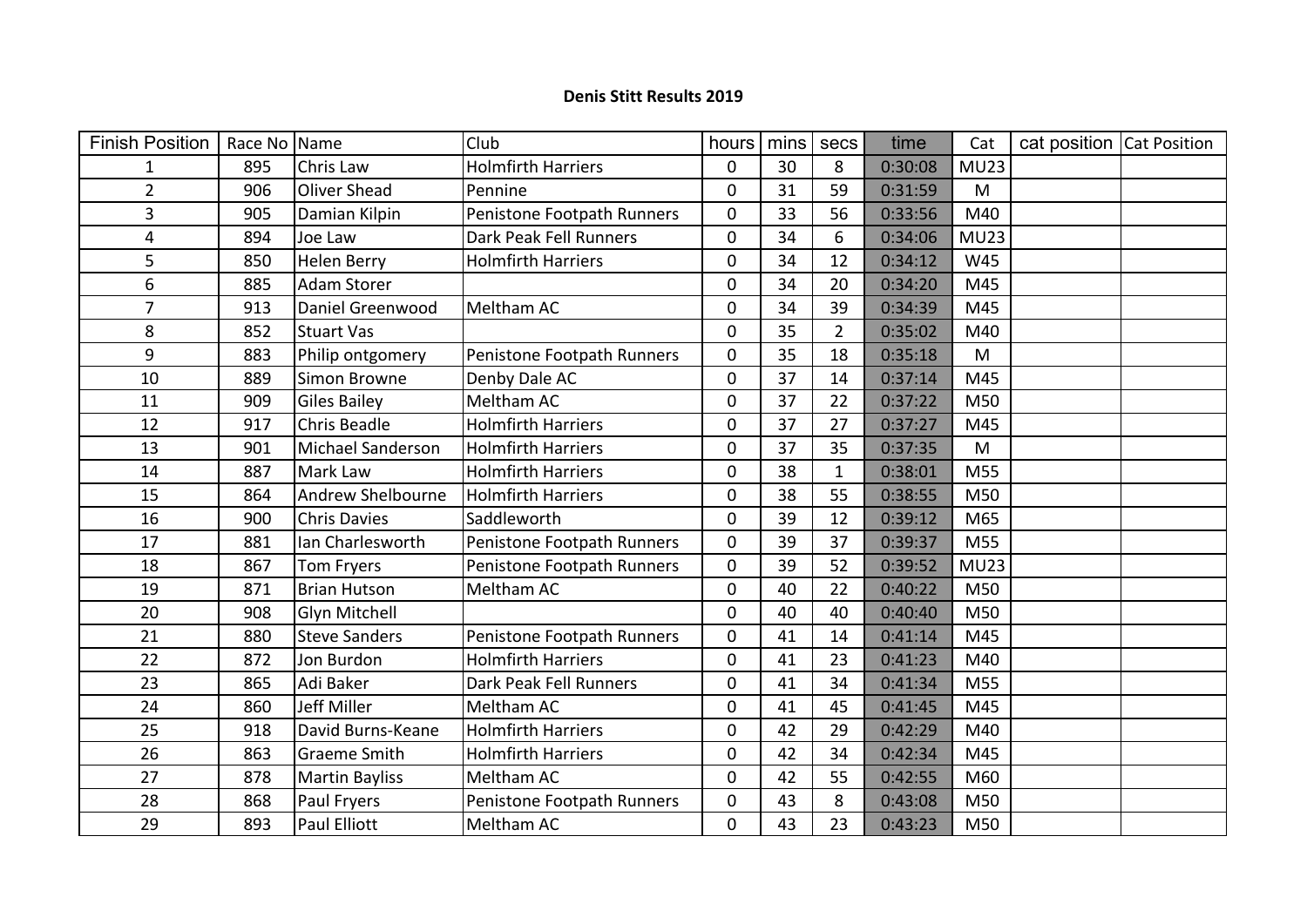| 30 | 907 | Lesley Parker         | Penistone Footpath Runners  | 0              | 43 | 34             | 0:43:34 | W40        |  |
|----|-----|-----------------------|-----------------------------|----------------|----|----------------|---------|------------|--|
| 31 | 879 | <b>Steve Whalley</b>  | Meltham AC                  | 0              | 43 | 48             | 0:43:48 | M50        |  |
| 32 | 875 | Michael Coggon        | <b>Holmfirth Harriers</b>   | $\mathbf 0$    | 44 | 12             | 0:44:12 | M50        |  |
| 33 | 921 | Simon Lees            |                             | $\mathbf 0$    | 44 | 36             | 0:44:36 | M40        |  |
| 34 | 853 | Barbara hinchliffe    | <b>Holmfirth Harriers</b>   | $\mathbf 0$    | 44 | 44             | 0:44:44 | W65        |  |
| 35 | 888 | Jean Shotter          | <b>Holmfirth Harriers</b>   | $\mathbf 0$    | 44 | 48             | 0:44:48 | <b>W55</b> |  |
| 36 | 854 | Keith Holme           | Dark Peak Fell Runners      | $\overline{0}$ | 45 | 6              | 0:45:06 | M65        |  |
| 37 | 914 | <b>Bob Olde</b>       |                             | $\mathbf 0$    | 45 | 14             | 0:45:14 | M50        |  |
| 38 | 856 | Sean James Doyle      | <b>Holmfirth Harriers</b>   | $\pmb{0}$      | 45 | 22             | 0:45:22 | M55        |  |
| 39 | 869 | Helen Wright          | Penistone Footpath Runners  | $\mathbf 0$    | 45 | 48             | 0:45:48 | W          |  |
| 40 | 855 | Joe Brereton          | Dark Peak Fell Runners      | $\mathbf 0$    | 45 | 59             | 0:45:59 | M          |  |
| 41 | 916 | Debbie Hall           | <b>Holmfirth Harriers</b>   | $\mathbf 0$    | 46 | $\overline{2}$ | 0:46:02 | W40        |  |
| 42 | 904 | Alex Bedwell          |                             | $\mathbf 0$    | 46 | 20             | 0:46:20 | M          |  |
| 43 | 922 | <b>Alice Battie</b>   | Meltham AC                  | $\mathbf 0$    | 46 | 22             | 0:46:22 | W          |  |
| 44 | 890 | Samara Wood           | Denby Dale AC               | $\pmb{0}$      | 46 | 27             | 0:46:27 | W          |  |
| 45 | 915 | Dianne Lee            | <b>Holmfirth Harriers</b>   | $\mathbf 0$    | 47 | 48             | 0:47:48 | W40        |  |
| 46 | 866 | <b>Steve Randall</b>  | Meltham AC                  | $\mathbf 0$    | 47 | 54             | 0:47:54 | M45        |  |
| 47 | 859 | <b>Peter Stanley</b>  | Penistone Footpath Runners  | $\mathbf 0$    | 48 | $\overline{7}$ | 0:48:07 | M60        |  |
| 48 | 898 | Lindsay Palmer        | <b>Glossopdale Harriers</b> | $\mathbf 0$    | 48 | 57             | 0:48:57 | <b>W50</b> |  |
| 49 | 903 | Alexandra Murphyh     |                             | $\mathbf 0$    | 49 | 15             | 0:49:15 | W          |  |
| 50 | 873 | <b>Brent Lindsay</b>  | Penistone Footpath Runners  | $\mathbf 0$    | 49 | 25             | 0:49:25 | M55        |  |
| 51 | 891 | Sarah Godbehere       | Denby Dale AC               | $\mathbf 0$    | 49 | 31             | 0:49:31 | W45        |  |
| 52 | 911 | Naomi Shields         | <b>Holmfirth Harriers</b>   | $\mathbf 0$    | 50 | $\overline{2}$ | 0:50:02 | W          |  |
| 53 | 897 | Andy Hargreaves       | Meltham AC                  | $\overline{0}$ | 50 | 37             | 0:50:37 | M65        |  |
| 54 | 870 | <b>Richard Smith</b>  | <b>Holmfirth Harriers</b>   | $\mathbf 0$    | 51 | 5              | 0:51:05 | M70        |  |
| 55 | 886 | Jane Stirling         | <b>Holmfirth Harriers</b>   | $\mathbf 0$    | 51 | 24             | 0:51:24 | W45        |  |
| 56 | 920 | <b>Harriet Drouin</b> | Penistone Footpath Runners  | $\mathbf 0$    | 51 | 32             | 0:51:32 | W          |  |
| 57 | 877 | Roger Bradley         | <b>Holmfirth Harriers</b>   | $\mathbf 0$    | 51 | 56             | 0:51:56 | M70        |  |
| 58 | 882 | Debbie Beck           | <b>Holmfirth Harriers</b>   | $\mathbf 0$    | 52 | 56             | 0:52:56 | W45        |  |
| 59 | 902 | <b>Nell Law</b>       | Penistone Footpath Runners  | $\mathbf 0$    | 53 | 6              | 0:53:06 | W45        |  |
| 60 | 896 | Mark Henderson        | <b>Holmfirth Harriers</b>   | $\mathbf 0$    | 53 | 7              | 0:53:07 | M55        |  |
| 61 | 884 | <b>Myfanwy Cross</b>  | Penistone Footpath Runners  | 0              | 53 | 8              | 0:53:08 | W          |  |